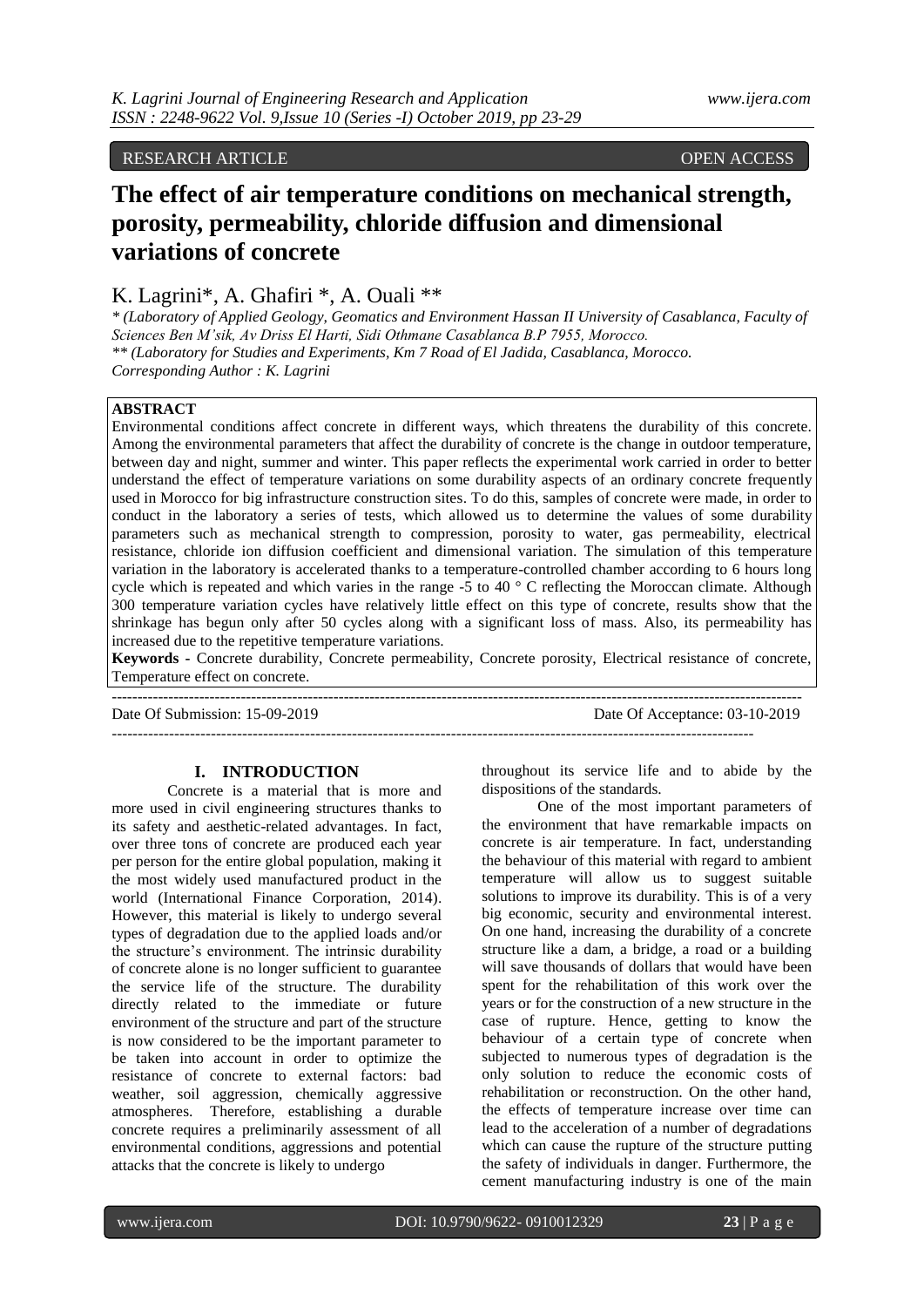contributors to industrial CO2 emissions following power industry, which account for 5% to 7% of global anthropogenic CO2 emissions (Cheng-Yao Zhang, 2018) and has a significant environmental footprint due to the extensive amounts of energy and raw materials used in the process (International Finance Corporation, 2014). Furthermore, more than 4 billion tonnes of cement are produced each year, accounting for around 8 per cent of global CO<sub>2</sub> emissions (Preston, 2018). Moreover, the rupture of a structure such as a bridge, a dam or a building can have a disastrous effect on the environment, which can only be avoided through a better knowledge of the behaviour of this material subjected to external conditions. Thus, increasing the durability of a structure through prior knowledge of the effects of environmental conditions can reduce the need to produce large quantities of cement and reduce the emission of greenhouse gases, which is a common motivation of countries in the framework of the United Nations Convention on Climate Change. Morocco accords a special interest to this issue and is carrying out actions reflecting the political goodwill to respect its national and international commitments with regards to the environment and sustainable development.

Recent studies have shown the existence of a causal relationship between the variation of the ambient temperature in which the concrete is located and its durability. For example, (Jianda Xin, 2018) found that the magnitude of cracking potential of an early age concrete varies significantly under different temperature histories and (Moad Isteita, 2017) found that temperature variation significantly increases the chloride penetration process when the temperature amplitude and the gradient of chloride are in the same direction. (Gallucci, 2006) found that the compressive strength of concrete is strongly influenced by ambient temperature. He states that after one year and for the same concrete, the compressive strength for a sample placed in temperatures of 5 or 20 $\degree$  C is of the order of 50 MPa, the one placed at 40  $\degree$  C is 43 MPa and at 60  $\degree$ C is 35 MPa. However, very little work has been done to determine the behaviour of a commonly used concrete when subjected to ambient temperature variations adapted to the case of some Mediterranean or African countries such as Morocco. This paper describes the evolution of some of the durability indicators such as mechanical strength, porosity to water, gas permeability, electrical resistance, chloride ion diffusion coefficient, and dimensional variation of a concrete subjected to temperature cycles ranging from-5 °C to 40 °C which is consistent with the Moroccan climate conditions.

## **II. METHODS AND MATERIALS 1. Thermal cycle**

The methodology followed consists in subjecting 28 days concrete specimens to accelerated temperature cycles using a temperature-controlled chamber in accordance with the method described in the American Standard (ASTM C666 , 2015) and the French standards P18-424 (AFNOR, 1994) and P18- 425 (AFNOR, 1994). Durability tests are then carried out and pursued up to 300 cycles on the various test specimens according to the same standards mentioned above. To do this and although more recent standards exist, we have chosen to get inspired by the French standards P18-424 (AFNOR, 1994) and P18-425 (AFNOR, 1994) in order to define a temperature cycle that reflects the Moroccan climatic conditions, to be able to determine the impact of temperature changes present at national level on some indicators of concrete durability.

In fact, some studies have been carried out in order to characterize the Moroccan climate (Lagrini K., 2016). Another study was also conducted in order to determine the locations of the most vulnerable areas in Morocco to the effect of temperature, with focus on three different aspects: high temperatures, low temperatures and thermal amplitudes (Lagrini, et al., 2019). According to these studies and to direct consultation with the Direction<br>of National Meteorology, Morocco's peak of National Meteorology, temperatures can go down to-5 °c and they can reach  $+$  40 °c. It is therefore these critical temperatures that are considered to be the most unfavorable and that we have chosen to define the temperature cycle for a duration of 6 hours as per the dispositions of the P18-424 standard (AFNOR, 1994).

# **III. NUMBER AND SIZE OF THE TEST SPECIMENS**

The number and size of the test specimens are dictated by the number of tests and their destructive character. In fact, the durability indicators for the gas permeability test, water-accessible porosity, chloride ion migration and electrical resistivity are calculated for 28 days-hardened concrete after 50 cycles, 100 cycles, 200 cycles and 300 cycles. In addition, the same tests were carried out on a 7-day-old concrete placed at the temperature-controlled chamber after 28, 56, and 84 cycles in order to be able to determine the impact of temperature on these parameters on an early age concrete. Thus, the number of test pieces required is as follows: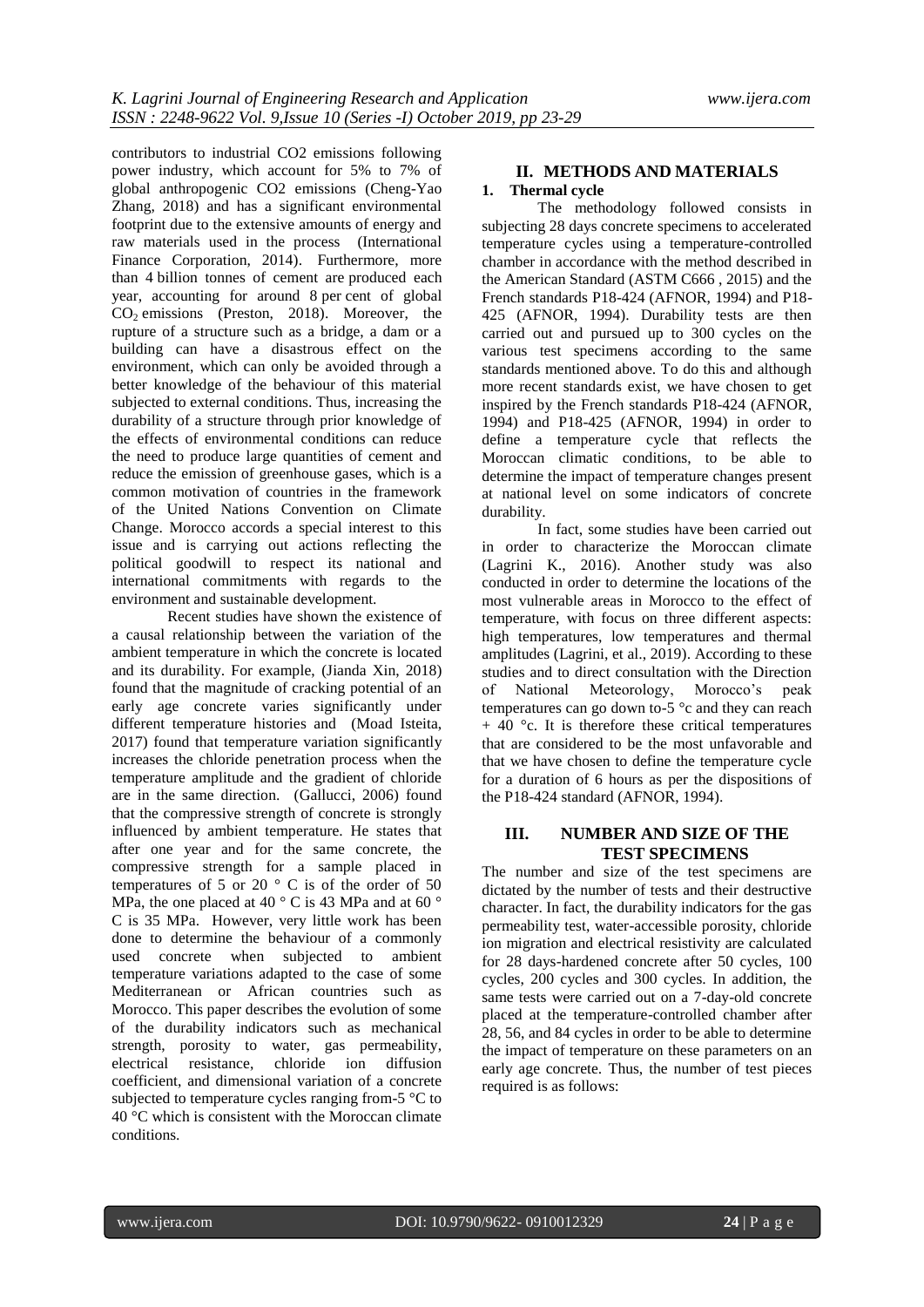| <b>Table 1:</b> Number and size of test specimens |                         |               |                  |  |
|---------------------------------------------------|-------------------------|---------------|------------------|--|
| <b>Test</b>                                       | <b>Dimensions</b>       | <b>Number</b> | <b>Standards</b> |  |
|                                                   |                         | of            | of tests         |  |
|                                                   |                         | specimens     |                  |  |
| Gas                                               | cylindrical             | XP P18-463    |                  |  |
| permea                                            | specimens               |               | (AFNOR,          |  |
| bility                                            | of $15 * 30$            |               | 2011)            |  |
| test                                              |                         |               |                  |  |
| Water-                                            | cylindrical             | 7             | NF P18-459       |  |
| accessi                                           | test                    |               | (AFNOR,          |  |
| ble                                               | specimens               |               | 2010)            |  |
| porosit                                           | of 10 * 22              |               |                  |  |
| y tests                                           |                         |               |                  |  |
| Migrati                                           | cylindrical             | 7             | NT BUILD         |  |
| of<br>on                                          | test                    |               | 492              |  |
| chlorid                                           | specimens               |               | (NTBUILD-        |  |
| e ions                                            | of 10 * 22              |               | 492, 1999)       |  |
| <b>Electric</b>                                   | cylindrical             | 7             | ASTM G57-        |  |
| яl                                                | test                    |               | 06 (ASTM,        |  |
| resistivi                                         | specimens               |               | 2012)            |  |
| ty test                                           | of 10 * 22              |               |                  |  |
| <b>Dimens</b>                                     | Test                    | 9             | P18-<br>NF       |  |
| ional                                             | specimens               |               | 427              |  |
| variatio                                          | of $7 * 7 *$<br>(AFNOR, |               |                  |  |
| n                                                 | 28.<br>with             |               | 1996)            |  |
|                                                   | measuring               |               |                  |  |
|                                                   | studs                   |               |                  |  |
| <b>Ultraso</b>                                    | <b>Test</b>             | 9             | NF-En<br>and     |  |
| nic                                               | specimens               |               | 12504-4          |  |
| testing                                           | of $7 * 7 *$            |               | (AFNOR,          |  |
|                                                   | 28.<br>with             |               | 2005)            |  |
|                                                   | measuring               |               |                  |  |
|                                                   | studs                   |               |                  |  |
| Compr                                             | Test                    | 18            | NF<br>EN         |  |
| ession                                            | specimens               | 12390-3       |                  |  |
| resistan                                          | of $7 * 7$<br>∗         |               | (AFNOR,          |  |
| ce                                                | 28, without             |               | 2012)            |  |
|                                                   | measuring               |               |                  |  |
|                                                   | studs                   |               |                  |  |

#### **2. Preparation of test specimens**

We have adopted a C45/55 formulation of concrete as described in the Table 2, usually used in Morocco for big infrastructure projects (transport, bridges, etc.).

|  |                    | Table 2: Formulation of the concrete used to prepare |
|--|--------------------|------------------------------------------------------|
|  | the test specimens |                                                      |

| Component                      | Proportion en Kg/m 3 |  |  |
|--------------------------------|----------------------|--|--|
| G1<br>Gravette                 | 980                  |  |  |
| $(8/15)$ (Kg/m3)               |                      |  |  |
| Sand<br>dune                   | 320                  |  |  |
| Azemmour                       |                      |  |  |
| (Kg/m3)                        |                      |  |  |
| Pound<br>sand                  | 600                  |  |  |
| (Kg/m3)                        |                      |  |  |
| <b>Cement</b><br><b>CP.155</b> | 380                  |  |  |
| <b>(ASMENTTEMA</b>             |                      |  |  |
| $RA)$ (Kg/m3)                  |                      |  |  |
| water $(Kg/m3)$                | 164                  |  |  |
| Admixture                      | 5.7                  |  |  |
| (Glenium<br>118                |                      |  |  |

#### **BASF) (Kg/m3)**

Since the mixer only allows us to mix 70L of concrete each time, and due to the limited number of moulds and studs, we had to repeat the process twice in order to prepare all the specimens we need according to the compositions and characteristics described in Tables 3 and 4.

| Table 3: Composition of the two mixtures |                     |                         |                |       |          |      |
|------------------------------------------|---------------------|-------------------------|----------------|-------|----------|------|
|                                          | Water<br>content, % |                         | Dry            | mass, | Wet mass |      |
|                                          |                     |                         | Kg             |       |          |      |
|                                          | Mix                 | Mixt                    | Mixt           | Mixt  | Mixt     | Mixt |
|                                          | ture                | ure                     | ure            | ure   | ure      | ure  |
|                                          | 1                   | $\overline{\mathbf{c}}$ | 1              | 2     | 1        | 2    |
| <b>Gravette</b>                          | $0.5^{\circ}$       | $0.5^{\circ}$           | 68,6           | 38,2  | 68,9     | 38,4 |
| G1                                       |                     |                         | 0              | 2     | 4        | 1    |
| Sand                                     | 8,6                 | 0.42                    | 22,4           | 12,4  | 24,3     | 12,5 |
| dune                                     |                     |                         | 0              | 8     | 3        | 3    |
| Azemmou                                  |                     |                         |                |       |          |      |
| r                                        |                     |                         |                |       |          |      |
| Pound                                    | 3.7                 | 0,8                     | 42,0           | 23,4  | 43,5     | 23,5 |
| sand                                     |                     |                         | $\overline{0}$ | 0     | 5        | 9    |
| <b>Cement</b>                            |                     |                         | 26,6           | 14,8  | 26,6     | 14,8 |
| <b>CPJ55</b>                             |                     |                         | 0              | 2     | 0        | 2    |
| (ASMEN                                   |                     |                         |                |       |          |      |
| <b>TTEMAR</b>                            |                     |                         |                |       |          |      |
| A)                                       |                     |                         |                |       |          |      |
| water                                    |                     |                         | 11,4           | 6,40  | 7,66     | 5.97 |
|                                          |                     |                         | 8              |       |          |      |
| <b>Admixtur</b>                          |                     |                         | 0,39           | 0,22  | 0,39     | 0,22 |
| e                                        |                     |                         | 9              | 23    | 9        | 23   |
| (Glenium                                 |                     |                         |                |       |          |      |
| 118                                      |                     |                         |                |       |          |      |
| <b>BASF</b> )                            |                     |                         |                |       |          |      |
| With                                     |                     |                         |                |       |          |      |

| <b>Table 4:</b> characteristics of the two mixtures |           |           |  |
|-----------------------------------------------------|-----------|-----------|--|
|                                                     | Mixture 1 | Mixture 2 |  |
| Total volume, L                                     | 70        | 39        |  |
| Concrete<br>Temperature, °C                         | 19        | 19.7      |  |
| Ambiant T, °C                                       | 17        | 20        |  |
| Slamp, cm                                           |           | 22        |  |

#### **3. Conservation conditions**

Initially, all the test specimens were preserved in the same way. After casting, the test specimens were kept for 24 hours in the temperature and humidity conditions of the room. At the end of this initial storage time, they were demoulded and numbered and then plunged into water at 20 °c. This type of conservation is most favorable to the process of hydration of cement. Then, a detailed schedule of the tests was established and the test specimens underwent different treatments according to two categories: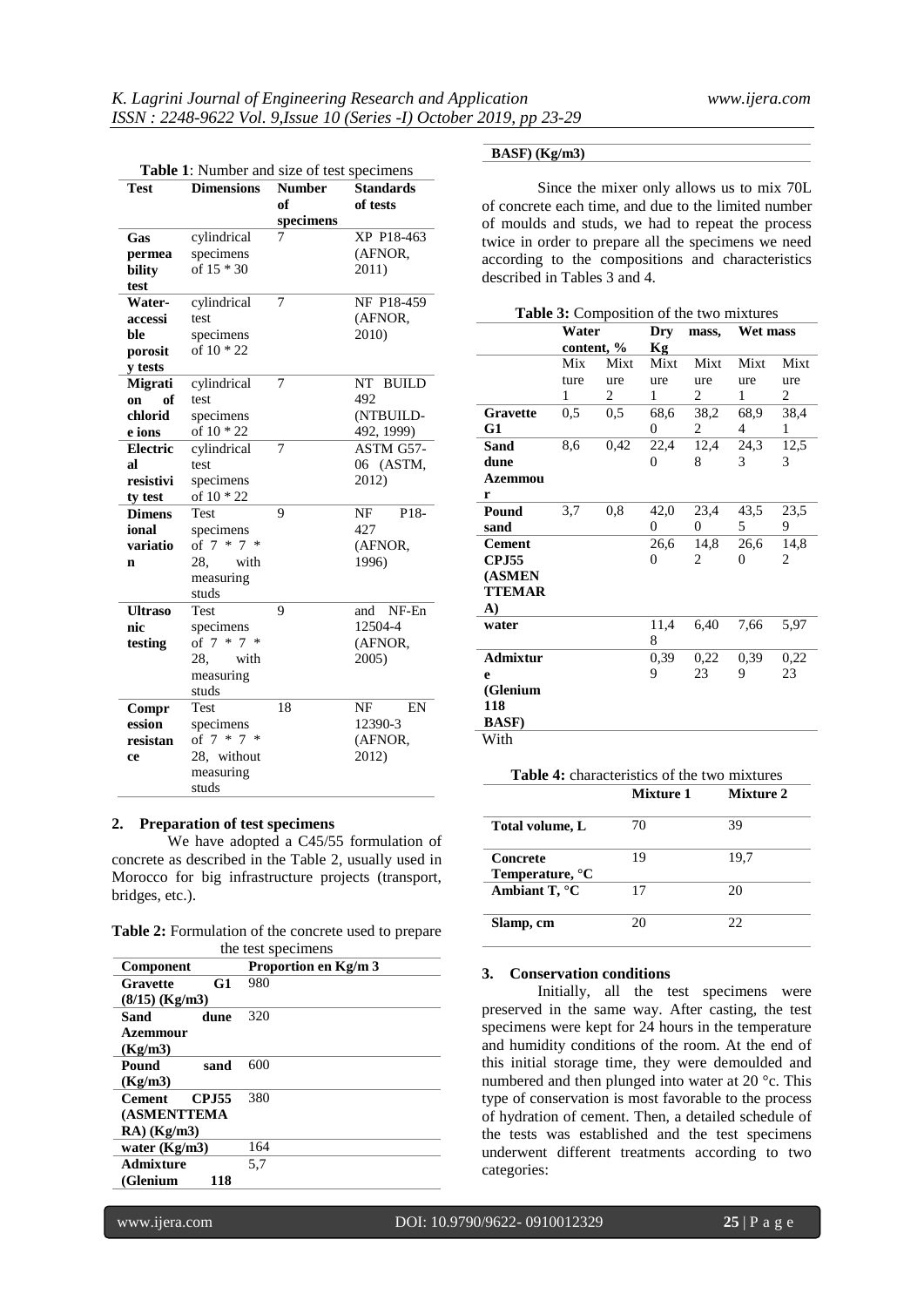- After 7 days of storage in water at 20°C, 8 test specimens of 7 \* 7 \* 28 were kept in the temperature-controlled chamber. After 28, 56, and 84 cycles, sonic, freeze thaw, and mechanical resistance tests were performed.
- After 28 days of storage in water at 20°C, 4 specimens of 15 \* 30, 12 test specimens of 10 \* 22 and 28 specimens of  $7 * 7 * 28$  were put in the temperature-controlled chamber to undergo the cycles of variation of temperature.
- After 28 days of storage in water at 20°C, 3 specimens of 15  $*$  30 and 9 test specimens of 10 \* 22 were stored at room temperature and served as control specimens.

# **IV. RESULTS AND DISCUSSION**

1. The mechanical strength to compression slightly varies between 47.7 and 50.6 MPA, but stays within the accepted range of resistance for a C45/55 concrete.



**Figure 1:** The evolution of mechanical strength to compression for test specimens having undergone temperature variation cycles.

2. The porosity's values are between 12 and 14, so the potential durability of our concrete remains average throughout according to (AFGC, 2004). It is noted that the porosity value does not vary greatly, either for the sample specimens or for those that have undergone the temperature variation cycles. We notice a slight decrease for the sample specimens from 14 to 12. This could be explained by the fact that the cement grains continue to hydrate and fill the pores hence the decrease in porosity. As for the test specimens that have undergone the temperature cycles, the porosity decreases to a value of 12 at the  $100<sup>th</sup>$ cycle. Then it starts to increase. This increase is not very significant but can be explained by the fact that the free water contained in the pores undergoes freeze-thaw cycles, which creates micro cracks in the concrete thus increasing its porosity.





3. The values of electrical resistivity are between 50 and 100, so the potential durability of the concrete remains low according to (AFGC, 2004) either for the sample specimens or for those which have undergone the temperature variation cycles. It is noted that the electrical resistivity increases over time for sample specimens, which is expected since durability characteristics improve during the first 90 days. For test specimens which have undergone the temperature cycles, the electrical resistivity increases and reaches its maximum value at 50 cycles and then decreases and reaches a minimum value of 62.5 at 200 cycles. The increase in resistance, during the time corresponding to the first 50 cycles, for the sample specimens, is more important than that of the test specimens which have undergone the cycles. The effect of temperature cycles on the test specimens can be seen in the first 28 days, but the effect is heightened and is clearly visible after 50 cycles, the curve completely changes its monotony. This could be explained by the fact that the temperature variation impacts the chemistry of the pore water and that the freezethaw phenomenon contributes to the appearance of micro cracks which implies the reduction of the electrical resistivity.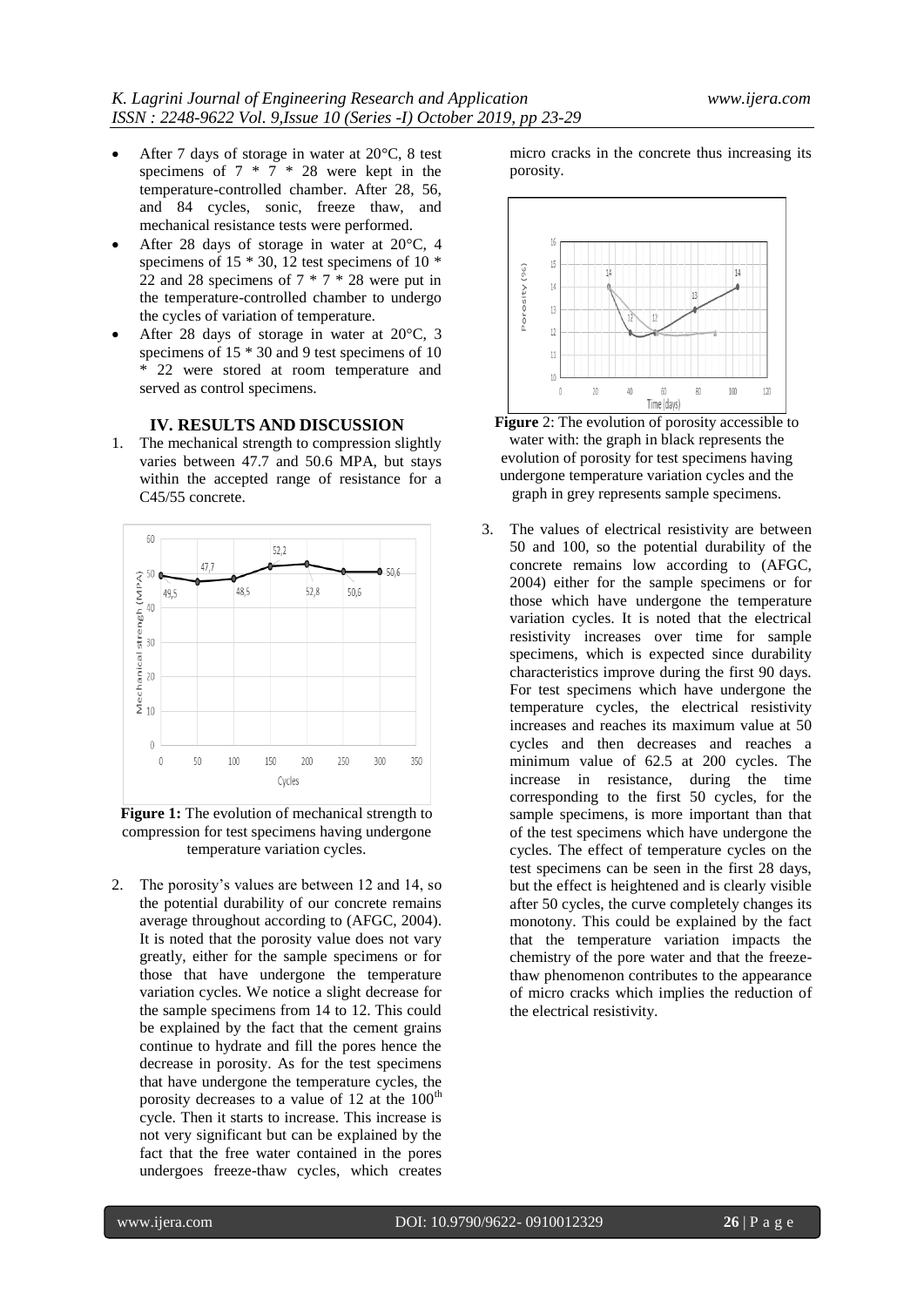

**Figure 3:** The evolution of electrical resistivity with: the graph in black represents the evolution of porosity for test specimens having undergone temperature variation cycles and the graph in grey represents sample specimens.

4. The coefficient of diffusion of chloride ions varies for all test specimens in the range [10, 15], therefore the potential durability of concrete remains low according to (AFGC, 2004). It is noted that the chloride ion diffusion coefficient decreases over time for sample specimens, ranging from a value of  $12.81 * 10^{-7}$  $12 \text{ m}^2$  / s to a value of 9.46 \* 10<sup>-12</sup> m<sup>2</sup>/s on the 90th day which is expected since the durability characteristics improve during the first 90 days. It is noted that for test specimens subjected to temperature variation cycles, the coefficient of diffusion of chloride ions decreases and reaches its minimum value of  $10.56 * 10^{-12} m^2$ /s at 100 cycles, then increases to the value 12.93  $* 10^{-12}$   $m^2$  / s corresponding to 300 Cycles. The resistance to diffusion of chloride ions increases till the 100th cycle which can be explained by the effect of the freeze-thaw phenomenon which could create micro cracks facilitating the penetration of chloride ions. This effect appears only after the 100 cycles. It should be noted that due to an error in the programming of the test, the value of the diffusion coefficient for the sample specimens corresponding to the 56-day test was lost.





5. For sample specimens, the potential durability vis-à-vis the gas permeability varies from very low to low according to (AFGC, 2004). While for those subjected to cycles of temperature variation, the durability remains throughout the test very low. In fact, the gas permeability decreases with the number of days for the sample specimens, from a value of 1036.62  $*$  $10^{-18}$  m<sup>2</sup>/s down to a value of 735.63\*10<sup>-18</sup> m<sup>2</sup>/s on the 56th day, so their durability improves. However, the gas permeability of the test specimens having undergone the temperature variation cycles remains stable during the first 50 cycles with a slight decrease from 1036.62  $*$ <br>10<sup>-18</sup> m<sup>2</sup>/s to 1032.65  $*$  10<sup>-18</sup> m<sup>2</sup>/s then it  $m^2$ /s to  $1032.65 * 10^{-18}$  m<sup>2</sup>/s then it increases to reach a value of  $1853.82 \div 10^{-18}$  $m<sup>2</sup>/s$  at the  $107<sup>th</sup>$  cycle. We note that for these last specimens, permeability is not affected before 50 cycles, but it increases afterwards. Thus, temperature variation has affected the evolution of gas permeability since the earliest days, but this influence could not be clearly apparent until after 50 cycles. We can attribute the increase in permeability from the  $50<sup>th</sup>$  cycle to the evolution of the concrete's microstructure with the temperature and especially to the appearance of microcracks that can easily be penetrated by the gas, unlike water.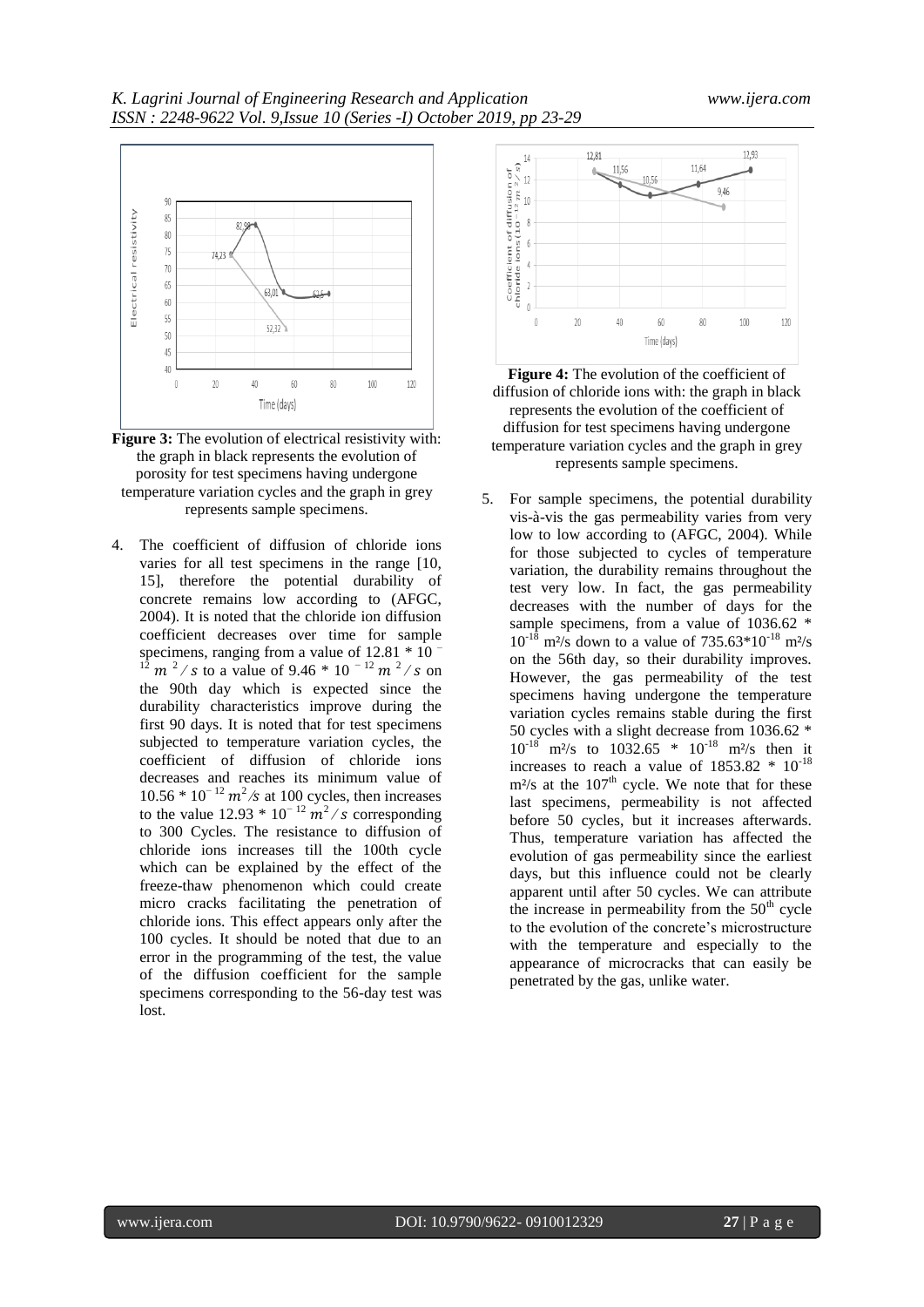



- 6. The figure shows that the concrete has shrunk during all cycles. From the figure can distinguish two parts:
- The first part and after demolding and conservation of the test pieces: the concrete has undergone an expansion knowing that it normally undergoes a shrinkage due to the water consumptions by the hydration reaction. However, the conservation conditions have prevented the shrinkage, since the concrete was placed in water.
- The second part and the beginning of freeze / thaw cycles: the concrete has shrunk significantly during all cycles. This can be explained by the desiccation shrinkage since the measurements are done after the end of the thaw phase, which suggests that the concrete had dried and shrunk.





## **V. CONCLUSION**

Temperature variations affect all the durability aspects of concrete studied in this paper, namely mechanical resistance, porosity to water, gas permeability, electrical resistance, chloride ion diffusion coefficient and dimensional variation. However, these effects appear at different stages of the process. In fact, an increase in porosity is apparent after 100 temperature cycles of -5 to 40 °C, whereas the effect of temperature on electrical resistivity and gas permeability is clearly visible after 50 cycles. This could be explained by the fact that the temperature variation impacts the chemistry of the pore water and that the freeze-thaw phenomenon contributes to the appearance of micro cracks which implies the reduction of the electrical resistivity and increase in gas permeability. Furthermore, porosity has not changed much. This can be explained by the fact that the various parameters of the porous network (connectivity as an example) have changed in such a way that the gas permeability increases and the porosity remains intact. Permeability is certainly dependent on porosity, but it is also influenced mainly by the pore connection.

The results have shown that there is a significant effect of ambient temperature adapted to the Moroccan climate on the durability aspects of concrete. Although the range of temperature used is mainly superior to 0°C, we have found evidence suggesting that the freeze thaw phenomenon occurred and had caused the appearance of micro cracks in the concrete. The effect is not very important especially since we used a relatively durable concrete, usually used in Morocco for big infrastructural projects. It can be interesting to conduct the same or similar experiments on other compositions of concrete in order to compare the results. This can be of a great use for decision makers in the civil engineering community as it will allow them to choose between the different compositions according to various parameters such as the effect of temperature variations.

# **ACKNOWLEDGEMENTS**

The authors wish to acknowledge the Public Laboratory for Studies and Experiments for putting in our disposition the material, products and resources necessary to conduct the experiments and the Direction of the National Meteorology of Morocco for its assistance in the process of defining the temperature cycle adapted to the Moroccan climate.

## **REFERENCES**

**REFERENCES** 

[1]. AFGC. (2004). "Conception des bétons en vue d'une durée de vie donnée des ouvrages -